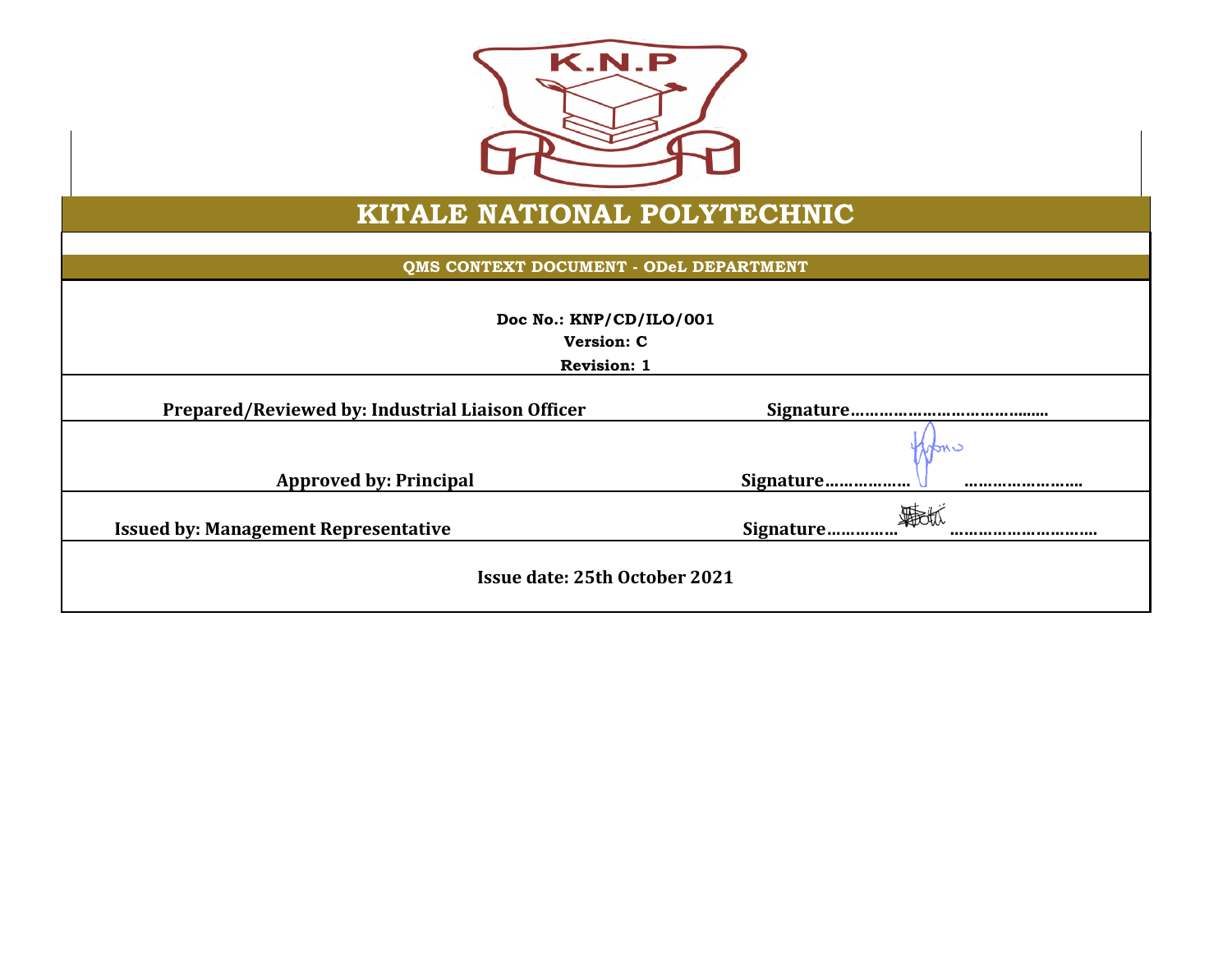|   | <b>Interested Parties</b>      |                                |                                                                                                                                                                             |                                                                                     |                             |
|---|--------------------------------|--------------------------------|-----------------------------------------------------------------------------------------------------------------------------------------------------------------------------|-------------------------------------------------------------------------------------|-----------------------------|
| # | <b>Interested</b><br>Party     | Internal or<br><b>External</b> | Summarize expectations or requirements                                                                                                                                      | <b>References</b>                                                                   | <b>Responsibilities</b>     |
|   | Trainees                       | Internal.                      | Timely issuance of log books and insurance covers,<br>Timely and relevant Placement, Timely Assessment,<br>and Timely Issuance of attachment Certificates on<br>completion. | KNP Academic and<br>Industrial Policies,                                            | ILO, Principal              |
|   | 2 Principal                    | Internal                       | Timely Submission of attachment Budget, Timely<br>assessment of Trainees. and prudent use of<br>resources                                                                   | <b>Attachment Budgetary</b><br>allocation.                                          | Principal, ILO              |
|   | 3 Industry                     | External                       | Trainees with all attachment requirements, Advice<br>on the skills areas for trainee exposure. Disciplined<br>trainees                                                      | NITA regulations on<br>Attachment, Relevant<br>industry's rules and<br>regulations. | ILO, Industry<br>Supervisor |
|   | $\overline{4}$ HODs            | Internal                       | Timely Assessment of trainees, Letters of<br>introduction,                                                                                                                  | <b>KNP</b> Academic and<br>Industrial Policies,                                     | <b>ILO</b>                  |
|   | 5 Procurement Officer Internal |                                | Timely submission of requirements                                                                                                                                           | <b>KNP Procurement Policy</b>                                                       | <b>ILO</b>                  |
|   | <b>6</b> Finance Officer       | Internal                       | Timely submission of Budget duly approved by<br>Principal                                                                                                                   | <b>KNP Budget</b>                                                                   | <b>ILO</b>                  |
|   | 7 Insurance Agency             | External                       | Timely submission of lists of all Trainees to be<br>insured and cooperation                                                                                                 | Legal Industry<br>requirements                                                      | <b>ILO</b>                  |
|   | 8 Parents                      | External                       | Timely assessment and issuance of attachment<br>certificates. Trainees to gain relevant practical skills.                                                                   | KNP Academic and<br>Industrial Policies,                                            | <b>ILO</b>                  |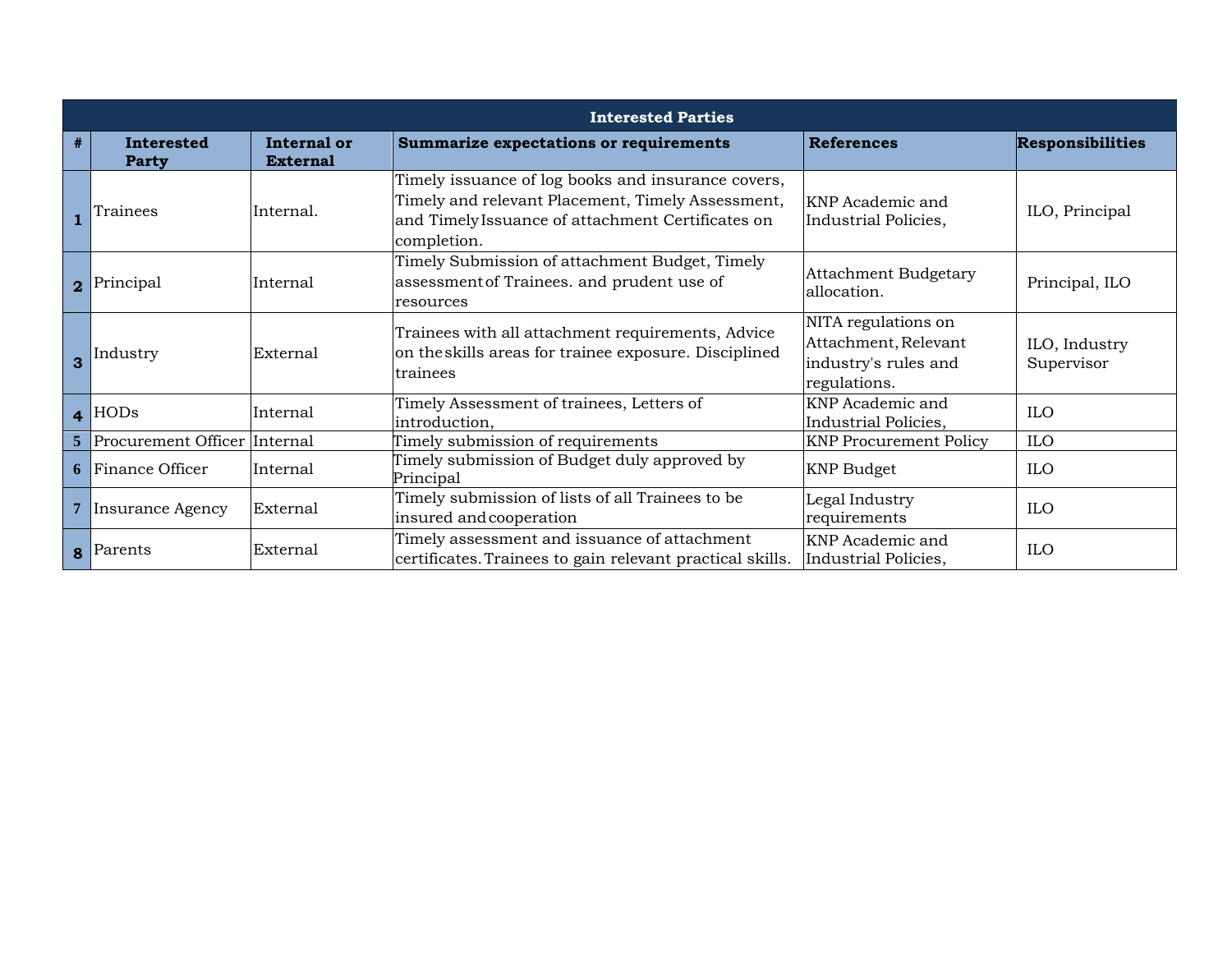|   | <b>Internal Issues</b>                |               |                                                                                                                                                                                     |  |  |
|---|---------------------------------------|---------------|-------------------------------------------------------------------------------------------------------------------------------------------------------------------------------------|--|--|
| # | Issue                                 | Category      | <b>Summary</b><br>description                                                                                                                                                       |  |  |
|   | <b>1</b> Late reporting of placement. | Shared values | Trainees delay reporting where they are placed hence delaying the process o budget<br>preparation and sending assessors.                                                            |  |  |
|   | <b>2</b> Late payment of Fees         | Social        | Parents' inability or reluctance to pay fees on time hence the students cannot get<br>logbooks in time.                                                                             |  |  |
|   | <b>3</b> Lack of initiative           | Staff         | Lack of commitment by lecturers. As a result, some collude with trainees and write<br>reports without actual assessment                                                             |  |  |
|   | 4 Ill-prepared Trainees               | System        | Trainees not exposed to adequate skills and knowledge relevant in the field and as such<br>they find themselves unable to cope with industry expectations and demands.              |  |  |
|   | 5 Funding                             | System        | Slow Disbursement of funds by finance officer. Trainees become anxious since<br>assessors get to their stations when they are just finishing attachment.                            |  |  |
|   | <b>6</b> Failure to assess attaches   | System        | This may be due to the absence of attaché when assessors visit their stations or failure<br>of assessor to reach the assigned stations. It leads to incomplete attachment exercise. |  |  |
|   | 7 Failure to get placements<br>places | social        | Too many trainees and industry inability to cope with demand. It leads to frustration on<br>trainees who desire but can't get attachment.                                           |  |  |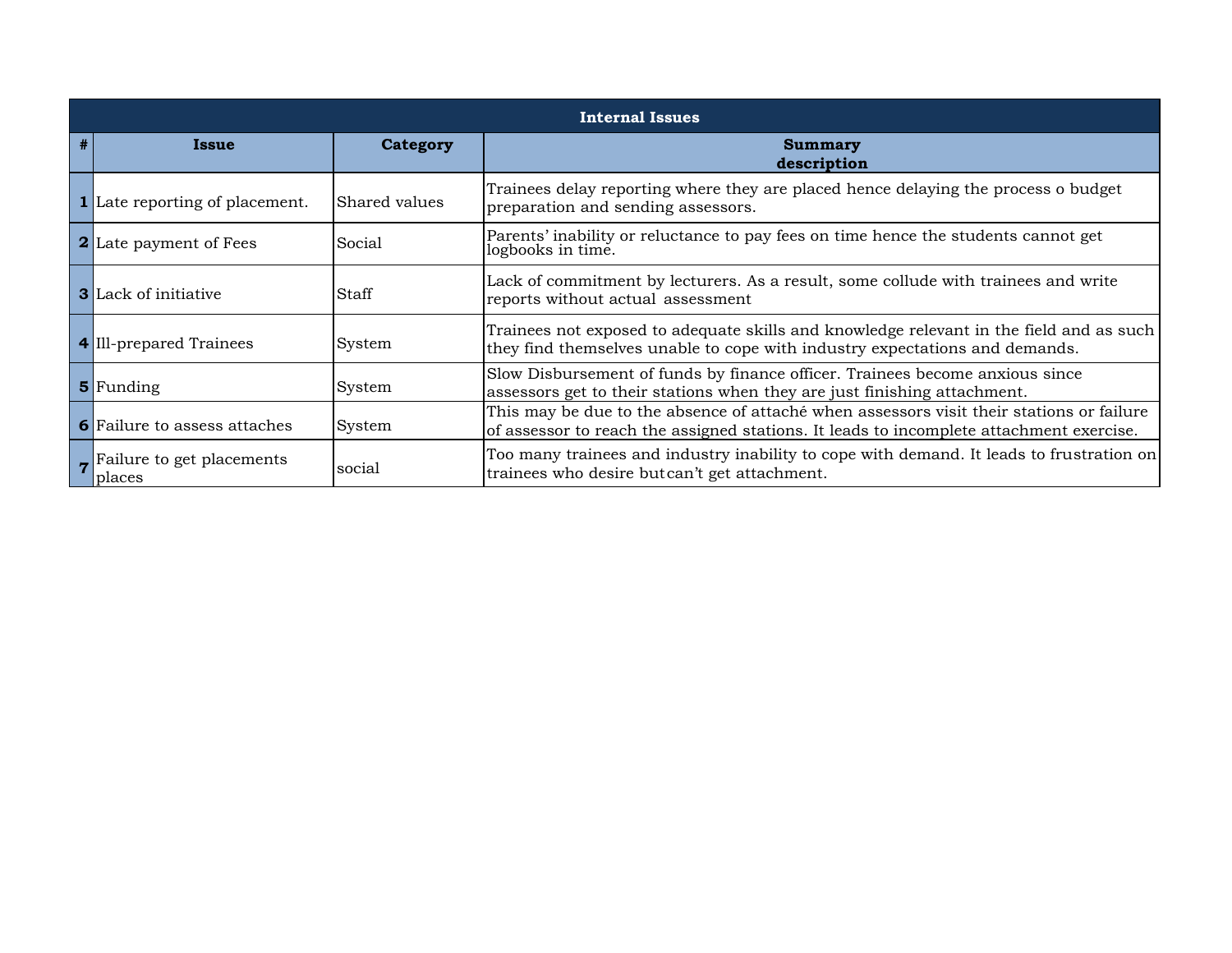|   | <b>External Issues</b>                                                                                                     |                 |                                                                                                                                                                                                          |  |  |
|---|----------------------------------------------------------------------------------------------------------------------------|-----------------|----------------------------------------------------------------------------------------------------------------------------------------------------------------------------------------------------------|--|--|
| # | <b>Issue</b>                                                                                                               | <b>Category</b> | <b>Summary description</b>                                                                                                                                                                               |  |  |
|   | Social<br><b>Inadequate Placement Places</b><br>attachment but cannot. As such they can't complete their courses properly. |                 | Many institutions competing for few available places. This frustrates trainees who would desire to get                                                                                                   |  |  |
|   | <b>High Attachment fees</b>                                                                                                | Economic        | Some organizations charge high and unaffordable attachment fees to trainees. Trainees are thus unable to<br>access such institutions even though they could be very relevant to their areas of training. |  |  |
|   | Rapid change in Technology                                                                                                 | Technological   | Equipment and Machines in the field different from those in the Polytechnic so trainees are unable to cope.                                                                                              |  |  |
|   | <b>Social Vices</b>                                                                                                        | Social          | Some trainees engage in activities that may lead to pregnancies, drug and substance abuse, diseases. This<br>interferes with their performance in the field.                                             |  |  |
|   | Financial constraints                                                                                                      | Social          | Some Trainees lack adequate financial support to cater for their upkeep. This interferes with their<br>performance.                                                                                      |  |  |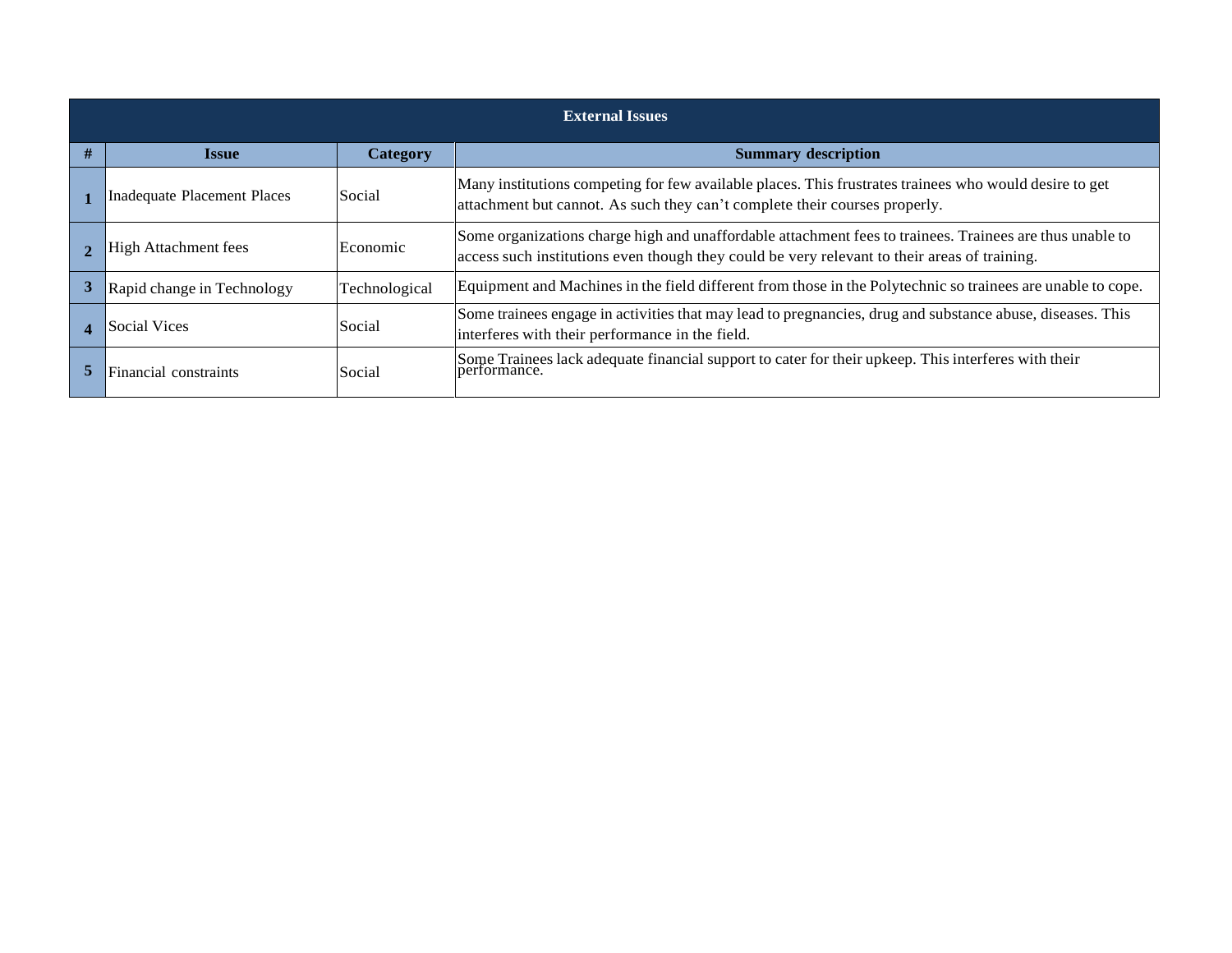| <b>Products and Services</b>               |                                                                                                                                                                                                                                                                                           |                                                                                         |  |  |  |
|--------------------------------------------|-------------------------------------------------------------------------------------------------------------------------------------------------------------------------------------------------------------------------------------------------------------------------------------------|-----------------------------------------------------------------------------------------|--|--|--|
| <b>Product or service title</b>            | <b>Brief description</b>                                                                                                                                                                                                                                                                  | <b>Summarize usage and importance</b>                                                   |  |  |  |
| Industrial Attachment/Placement            | Identifying trainees due for attachment, issuing<br>introduction/Application letters, Processing<br>insurance policies, liaising with industry, advice<br>on possible placement places, Briefing on<br>expected conduct and industry expectations.<br>Maintaining a database of trainees, | Attachment of Trainees to gain practical skills                                         |  |  |  |
| Industrial assessment                      | facilitate assessors and budgeting                                                                                                                                                                                                                                                        | Assessment of Trainees to determine attainment of<br>attachment objectives.             |  |  |  |
| <b>Issuance of attachment Certificates</b> | Giving certificates to successful trainees on<br>completion of attachment                                                                                                                                                                                                                 | Trainee is able to prove he attended attachment and thus<br>met the courserequirements. |  |  |  |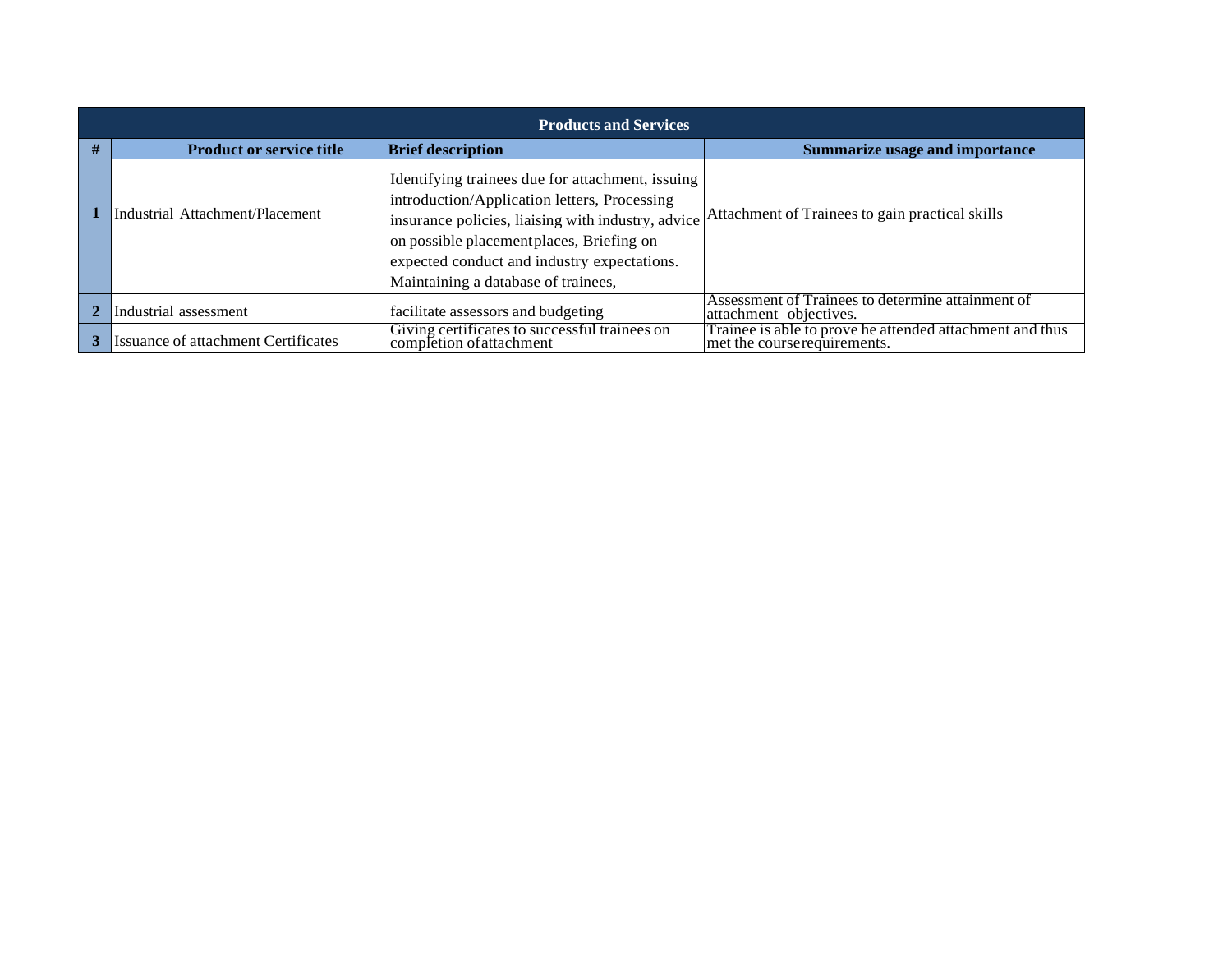| <b>Laws and Regulations</b>                                                      |                                                                           |             |  |  |
|----------------------------------------------------------------------------------|---------------------------------------------------------------------------|-------------|--|--|
| Law / regulation title or reference                                              | Brief description of Quality requirement Who is responsible for           | compliance? |  |  |
| <b>1</b> KNP Academic Policy                                                     | Industrial attachment as a mandatory requirement<br>for course completion | <b>ILO</b>  |  |  |
| 2 Occupational, Safety and Health Act, 2007 Compulsory insurance for all workers |                                                                           | ILO         |  |  |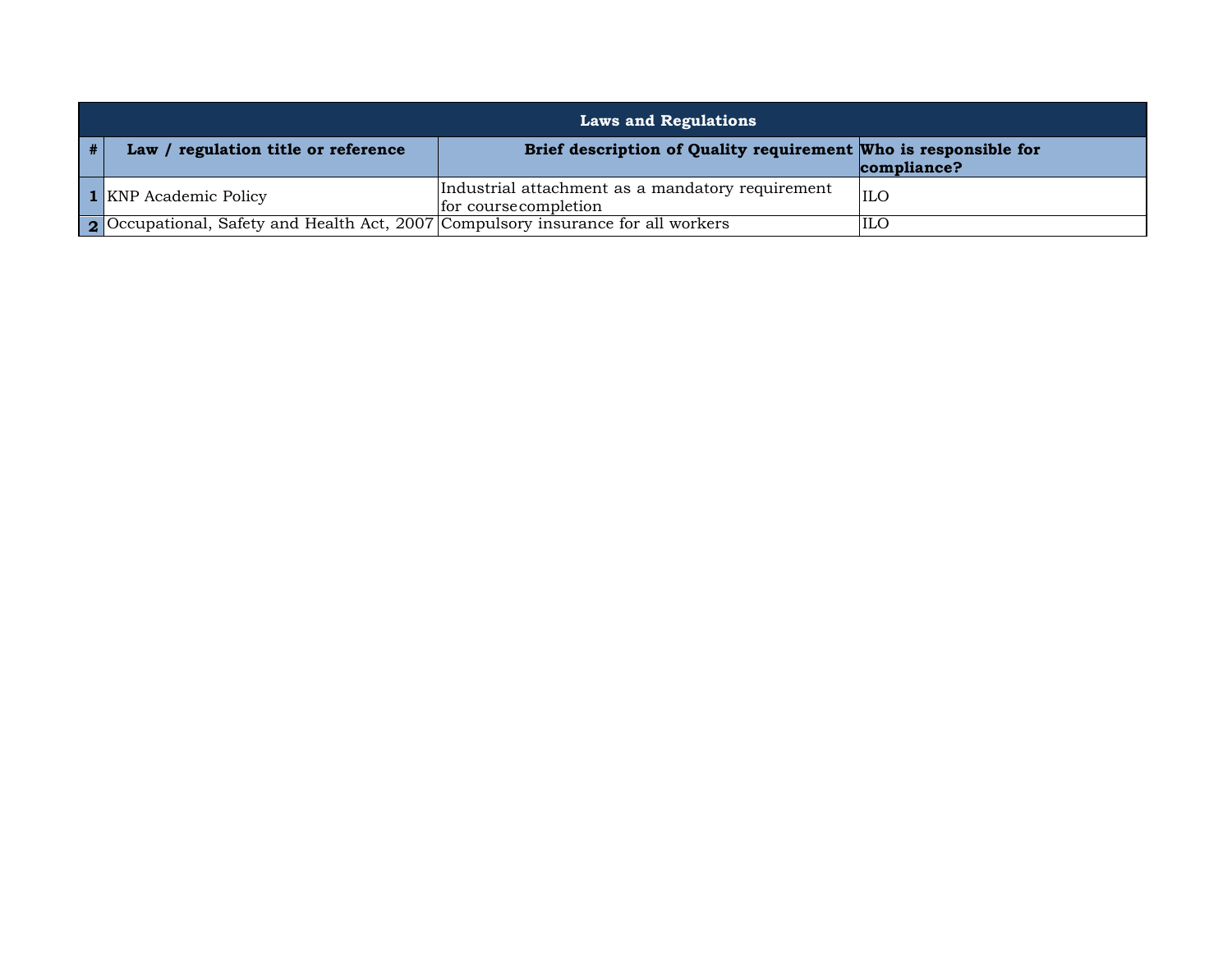|                |                                                      | Communication        |                                          |                                             |                            |
|----------------|------------------------------------------------------|----------------------|------------------------------------------|---------------------------------------------|----------------------------|
| Sno.           | What will be<br>communicated                         | When to communicate  | With whom to<br>communicate              | <b>How to</b><br>communicate                | <b>Who</b><br>communicates |
|                | Trainees' Attachment<br>Reports submission<br>notice | 2nd week of term     | Trainees reporting<br>from Attachment    | Internal Memos on<br><b>NoticeBoards</b>    | <b>ILO</b>                 |
| $\overline{2}$ | Coordinators' meetings                               | 4th week of term     | <b>DACs</b>                              | Internal Memos,<br>SMS, What's-up<br>forum. | <b>ILO</b>                 |
| $\mathbf{3}$   | Procurement of logbooks<br>and insurance covers      | 5 <sup>th</sup> week | Procurement Officer                      | Requisition through ILO<br><b>ABM</b>       |                            |
| 4              | Assessment Budgeting                                 | 7th week of term     | Budget committee                         | Internal Memos,<br>SMS, What's-up<br>forum. | <b>ILO</b>                 |
| 5              | Assessment budget<br>approval                        | 7 <sup>th</sup> week | Principal, finance<br>officer            | <b>Budget</b><br>presentation               | <b>ILO</b>                 |
| 6              | Attachment Assessors'<br><b>Briefing</b>             | 8th week of term     | Trainees returning<br>from<br>attachment | Memos/Notices on<br>Notice<br>boards        | <b>ILO</b>                 |
|                | Trainees Briefing<br>meetings                        | 9th week of term     | Attachment<br>Assessors                  | Internal Memos,<br>SMS,                     | <b>ILO</b>                 |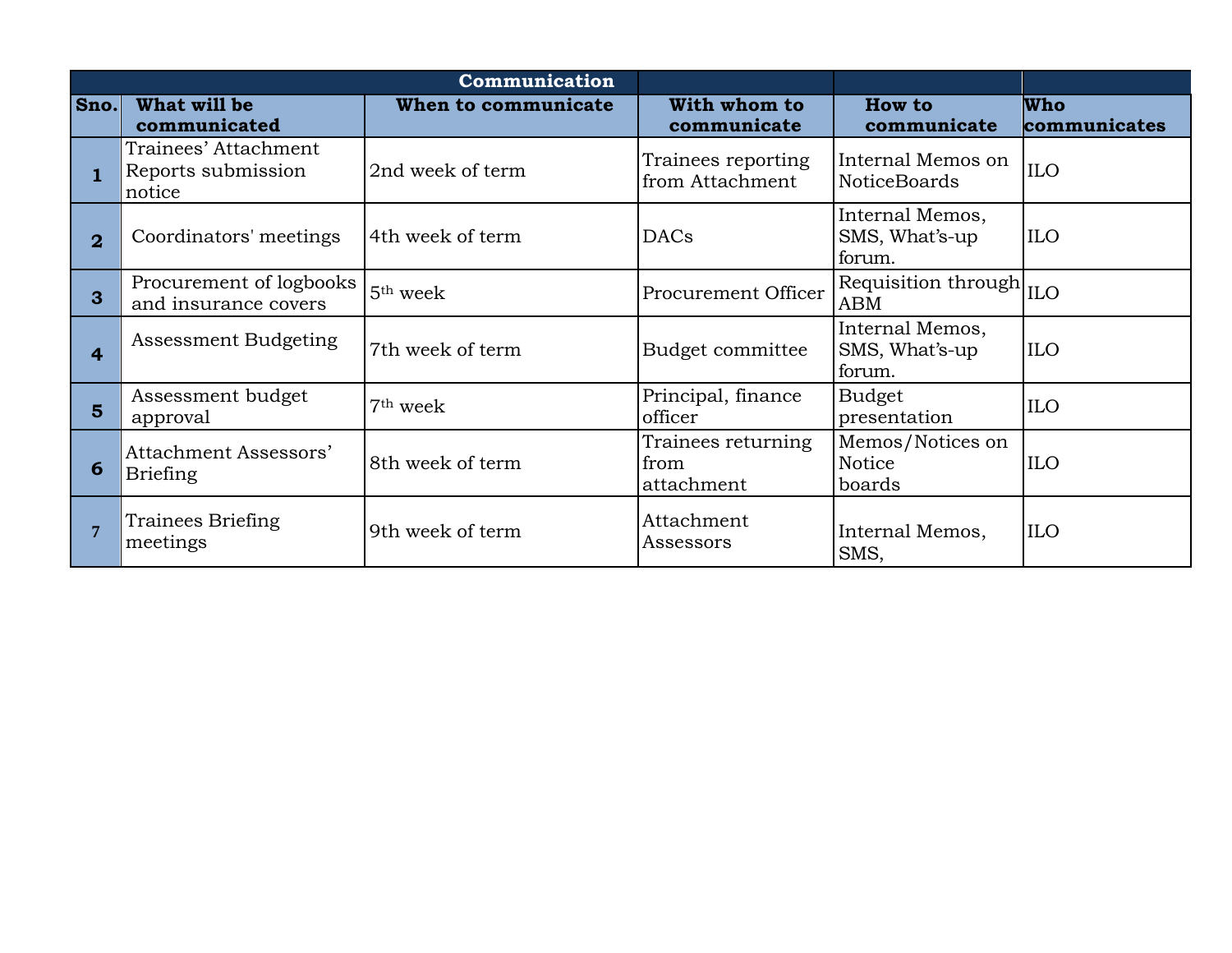|                | # What needs to be Monitored<br>and Measured | <b>Methods of MMAE</b>                      | When to Monitor and<br><b>Measure</b> | When the results of Monitoring<br>and Measurement shall be<br><b>Analyzed and Evaluated</b> |
|----------------|----------------------------------------------|---------------------------------------------|---------------------------------------|---------------------------------------------------------------------------------------------|
|                | Classes Proceeding on Attachment             | Obtain class Lists, Compile<br>Lists        | One term before attachment<br>period  | 2 months before commencement of<br>attachment                                               |
| 2 <sup>1</sup> | Attachment Placement                         | Trainees feedback on place of<br>attachment | 6th week of attachment period         | 7th week of attachment period.                                                              |
| $\mathbf{3}$   | Assessors' Evaluation                        | Returned duly filled<br>assessment Tools    | End of assessment Period.             | 11th week of term                                                                           |